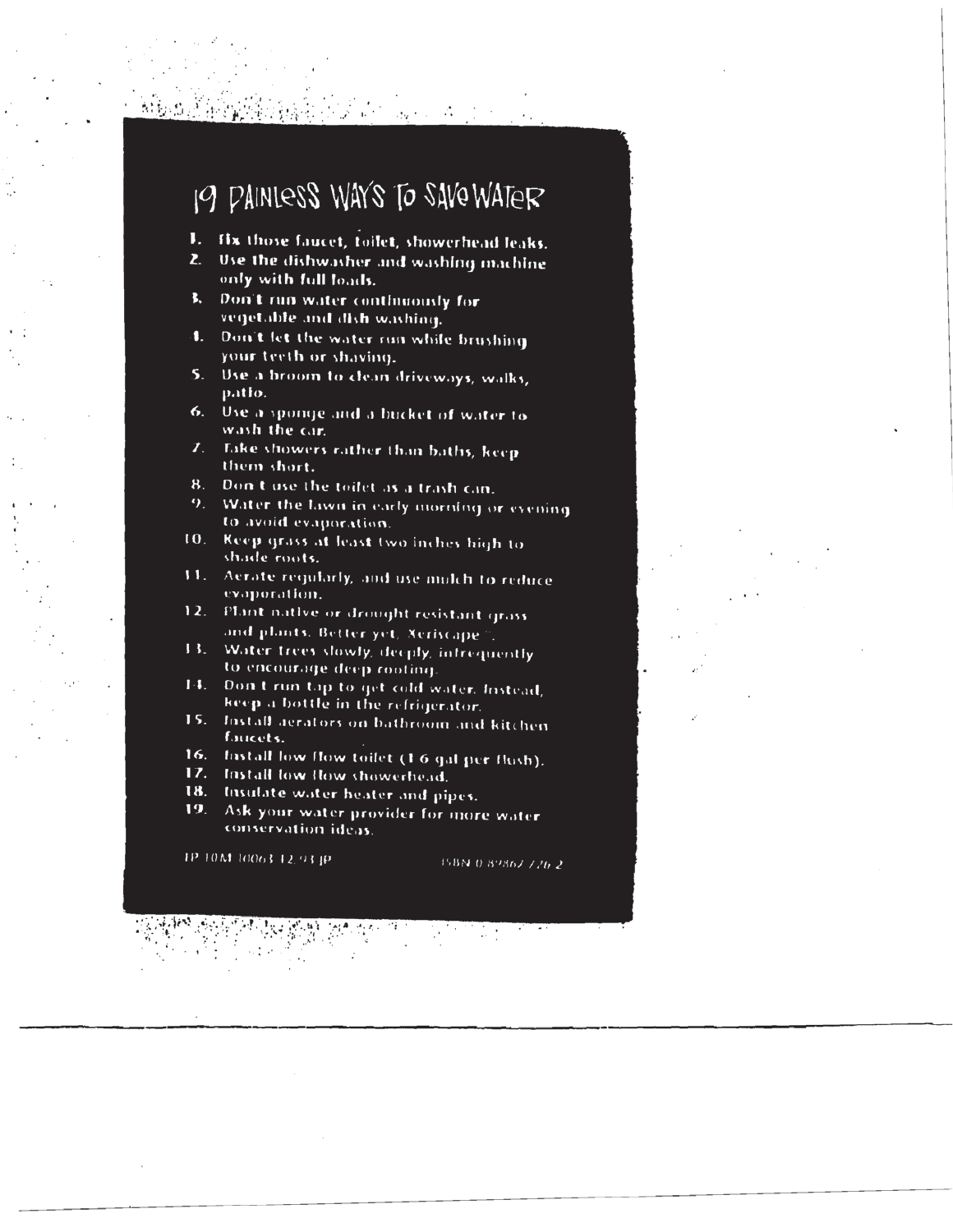

The Village of Tequesta would like to remind you of your proper watering days and that water restrictions will be enforced, Odd numbered addresses are allowed, to irrigate their landscaping Wednesdays and Saturdays and even numbered addresses on Thursdays and Sundays: No watering is allowed between the hours of 10 AM and 4 PM. If your landscaping is less than 30 days old, you can water on any day except Friday. If your landscaping is in place 31. to 60 days, you can water Monday, Wednesday, Thursday and Saturday except during the time of 10 Am to 4 PM.

For additional questions about watering days, please visit www.pbcwater.com or telephone the Village of Tequesta Code Enforcement Office @ 561-575-3826.